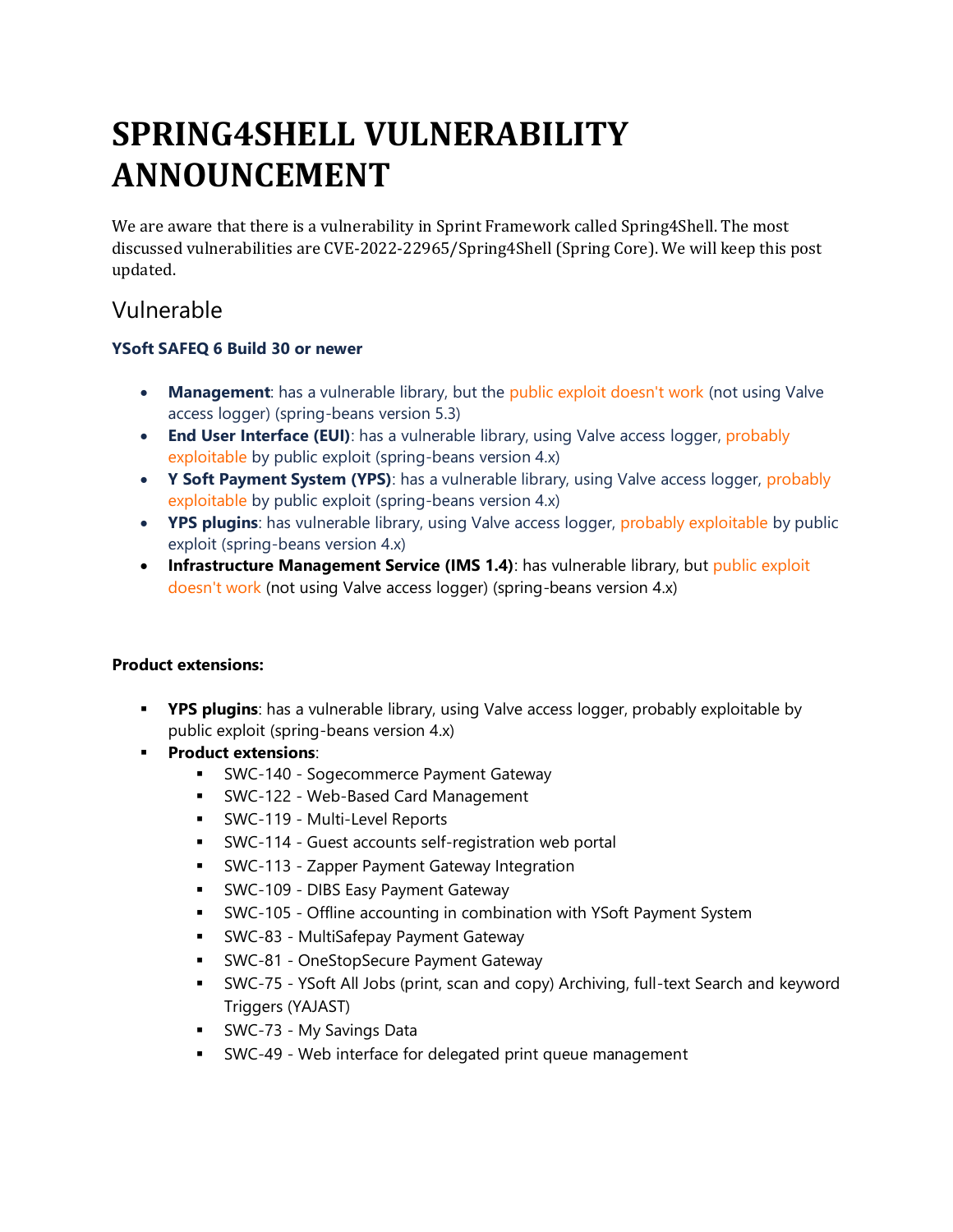## Not Vulnerable

- YSoft SAFEQ 6 Build 29 or older
- YSoft SAFEQ 5
- YSoft SAFEQ 4
- YSoft SAFEQ Mobile Integration Gateway
- YSoft SAFEQ Mobile Print Server
- YSoft SAFEQ Client (SAFEQ 5 client)
- YSoft SAFEQ Client v3
- FlexiSpooler
- Mobile terminal
- YSoft SAFEQ Embedded Terminals
- Local Monitor
- YSoft Card Reader Tool (and usbrtool.exe)
- YSoft IPP testing tool
- Data Protection Tool included in SAFEQ 6 (all versions)
- YSoft BE3D™ DeeControl 2
- •

You can find the latest mitigation steps below.

## Mitigation

# DO THIS NOW – Apply the Patch

Download the SpringPatcher tool and follow the attached README document.

• [bit.ly/3LKmFLV](https://bit.ly/3LKmFLV)

## Next Release – With the patch included

#### **Dispatcher Paragon Build 67 and Dispatcher Paragon Build 68 will not be vulnerable anymore.**

The Spring Framework will not be updated yet but the vulnerability will be mitigated in the code.

- Build 67 will be available as originally planned.
- Build 68 will be available as originally planned.